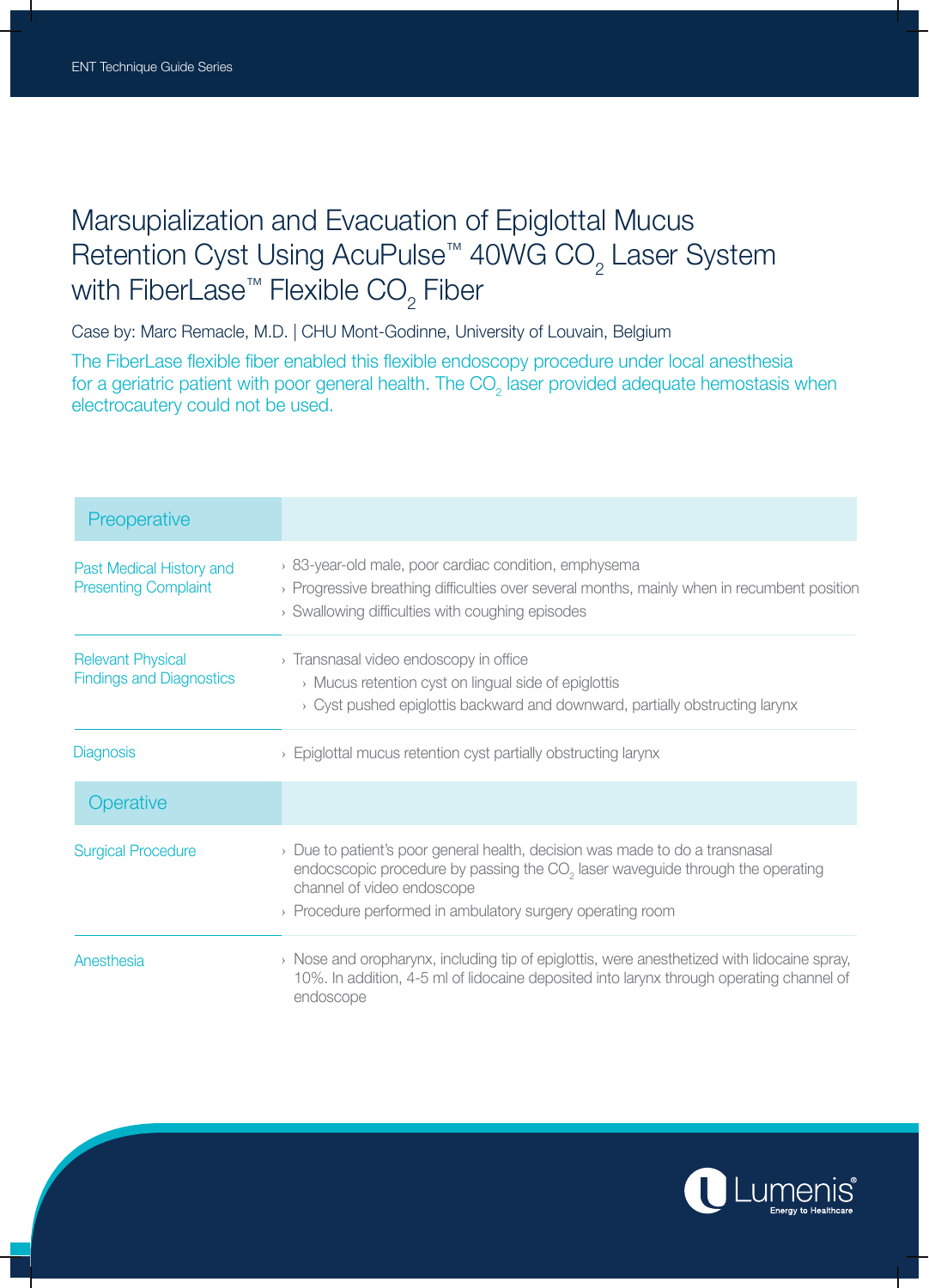| Operative                                           |                                                                                                                                                                                                                                                                                                                                                                                                                                        |
|-----------------------------------------------------|----------------------------------------------------------------------------------------------------------------------------------------------------------------------------------------------------------------------------------------------------------------------------------------------------------------------------------------------------------------------------------------------------------------------------------------|
| <b>Laser Accessories</b>                            | $\rightarrow$ FiberLase flexible CO <sub>2</sub> laser fiber<br>> Endoscope Protection Sheath to protect working channel of flexible end<br>scope                                                                                                                                                                                                                                                                                      |
| <b>Smoke Evacuation</b>                             | $\rightarrow$ Smoke was cleared by the low-flow purge air through the fiber<br>> Patient instructed to hold breath while laser energy applied                                                                                                                                                                                                                                                                                          |
| <b>Laser and Parameters</b>                         | $\rightarrow$ Laser System: AcuPulse 40WG with FiberLase Flexible CO <sub>2</sub> Laser Fiber<br>> Laser Operation Mode: CW (Continuous Wave) at 8 Watts<br>> Exposure Mode and Time: Continuous (constant) exposure<br>$\rightarrow$ Because the flexible fiberoptic endoscope was used, compressed air from a<br>compressed air tank was used to cool the fiber                                                                      |
| <b>Laser Technique</b>                              | > Waveguide passed through operating channel of video endoscope; channel<br>protected from tip of fiber by Lumenis sheath<br>> Fiber tip was positioned 3-4 mm from tissue for greater hemostasis<br>$\rightarrow$ The goal was to create a large hole (marsupialization) in the cyst.<br>Once theopening was created, the cyst spontaneously evacuated.<br>The patient wasencouraged to swallow to facilitate evacuation of the cyst. |
| <b>Hemostasis</b>                                   | > Electrocautery was on hand, but this lesion was too remote for it to be used.<br>> To control bleeding, procedure was performed in CW mode with the tip of<br>the fiber positioned 4-5 mm from the target tissue $-$ for spreading the beam<br>and increasing the coagulation effect. CW (Continuous Wave) laser operation<br>mode produces the greatest hemostatic effect, particularly when power<br>density is reduced.           |
| <b>Technique Tips</b>                               |                                                                                                                                                                                                                                                                                                                                                                                                                                        |
| <b>Balancing Precision and</b><br><b>Hemostasis</b> | $\rightarrow$ In this case, hemostasis was important, so precision was compromised a bit.<br>Even when using a beam with a reduced power density in CW mode, thermal<br>spread to adjacent tissues is minimal                                                                                                                                                                                                                          |
| <b>Protect Patient from Smoke</b>                   | > The patient should not breathe while laser energy is applied. Ask the patient to<br>hold breath while lasing.                                                                                                                                                                                                                                                                                                                        |
| <b>Endoscope Protection</b>                         | $\rightarrow$ To prevent inadvertent damage to operating channel, insert fiber into sheath<br>and then insert both into the endoscope – before inserting it into the patient.                                                                                                                                                                                                                                                          |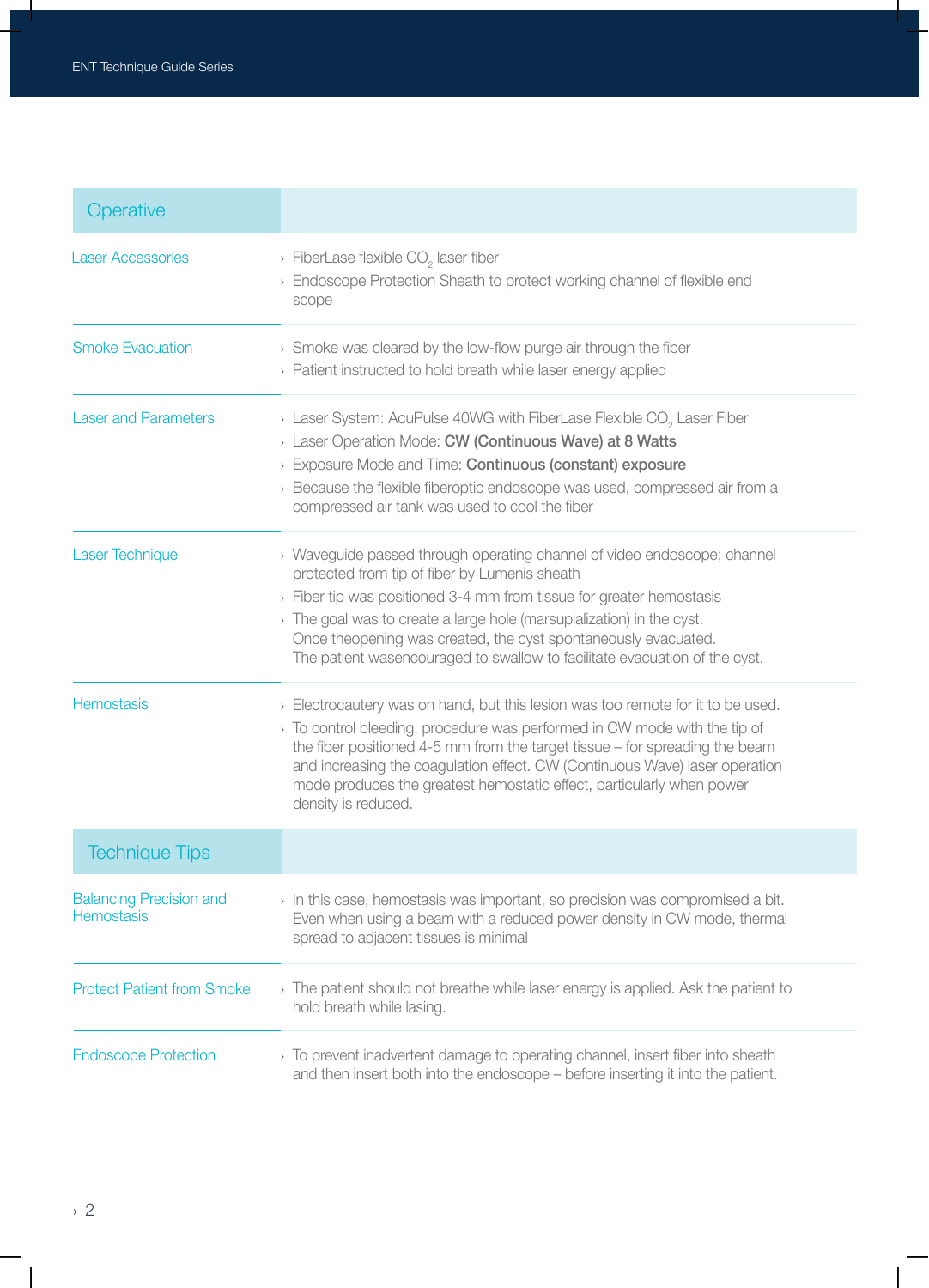## Operative Photos



Fig. 1 Mucus retention cyst on lingual side of epiglottis



Fig. 2 Delivery of laser beam onto wall of cyst



Fig. 3 Opening of cyst; mucus extruded



Laser mode and power CW 8 Watts

Exposure mode Continuous (constant)

Fig. 4 Laser Settings



Fig. 5 Marsupialization of cyst



Fig. 6 Final aspect after healing (12 days)